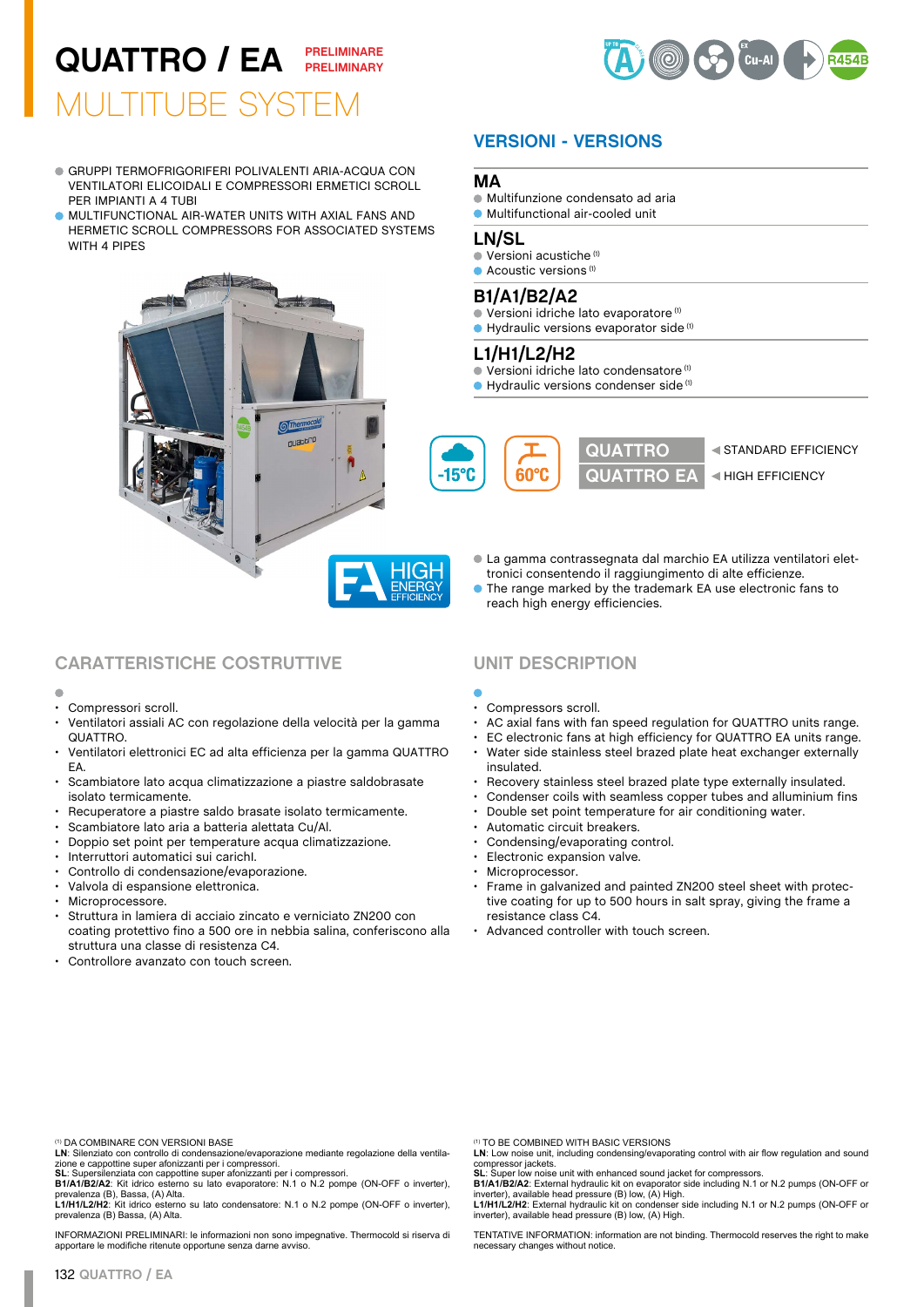### **ACCESSORI MONTATI**

- Rifasamento compressori cos phi 0.91.
- Scheda seriale con protocollo BacNet MS/TP o TCP/IP.
- Trattamenti speciali Goldfin batterie di condensazione.<br>• Soft Start
- Soft Start.
- Modalità notturna.
- Misuratore energia.
- Rilevatore perdite.

### **ACCESSORI SCIOLTI**

- Pannello di controllo remoto.
- Gruppo di riempimento automatico.
- Filtri.<br>• Kit n
- Kit per trasporto in container.
- Kit Victaulic.
- Antivibranti in gomma/a molla.

## **ACCESSORI A RICHIESTA ACCESSORIES ON DEMAND**

### **MOUNTED ACCESSORIES**

- Power factor correction to cos phi 0.91.
- Serial card with BacNet Protocol MS/TP or TCP/IP.
- Goldfin special treatments for condensing coils.<br>• Soft-Start • Soft-Start.
- 
- Night mode.
- Energy meter.
- Leak detector.

### **LOOSE ACCESSORIES**

- Remote control display.
- Automatic water filling.
- Water strainers.
- Sea container kit.
- Victaulic kit.<br>• Bubber/spri • Rubber/spring anti vibration mounts.

#### $\mathfrak{g}$

- Alta efficienza energetica garantita da batterie di scambio termico maggiorate e ventilatori ad elevate prestazioni energetiche.
- Ventilatori EC. Grazie all'innovativo profilo della pala assicurano una maggiore efficienza riducendo la potenza assorbita e le emissioni sonore.
- Facilità di installazione e manutenzione.

### **VANTAGGI ADVANTAGES**



- High energy efficiency assured by oversized heat exchange coils and high energetic performance fans.
- EC Fans. Due to the innovative profile, these fans ensure high efficiency by reducing power input and sound emissions.
- Easy installation and maintenance.

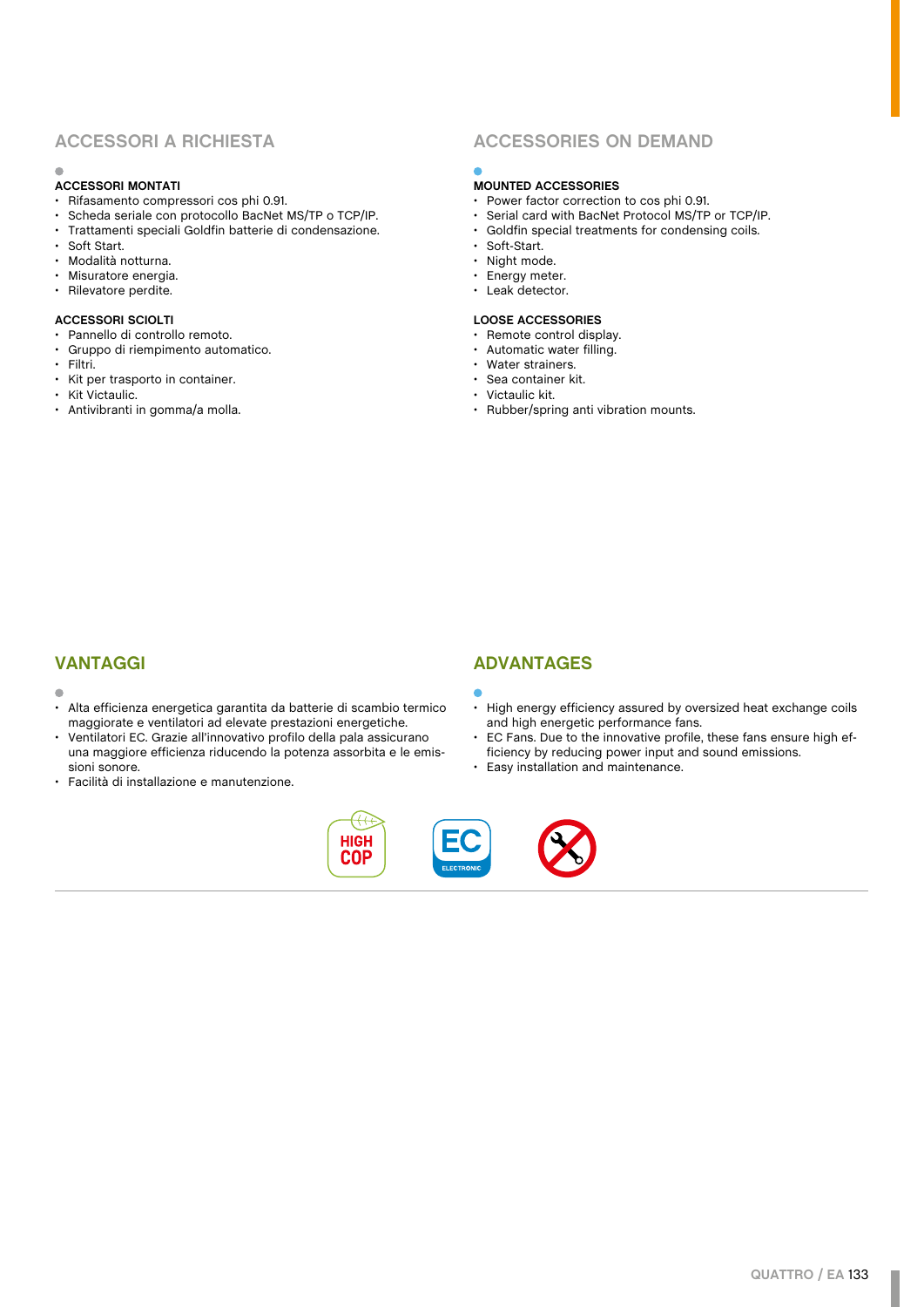# QUATTRO / EA **PRELIMINARE PRELIMINARY**

# **MODALITÀ DI FUNZIONAMENTO - OPERATION MODE**

### **FUNZIONAMENTO SOLO CHILLER**

Produzione acqua refrigerata per uso climatizzazione.

#### **CHILLER ONLY MODE**

**•** Production of chilled water for air conditioning use.







### **FUNZIONAMENTO CHILLER + RECUPERO PARZIALE O TOTALE**

Produzione contemporanea di acqua refrigerata attraverso l'evaporatore e acqua calda (gratuita) con i recuperatori di calore.

#### **CHILLER MODE + PARTIAL OR TOTAL HEAT RECOVERY**

Simultaneous production of chilled water on the evaporator and warm water from heat recovery exchnager.

## **FUNZIONAMENTO SOLO POMPA DI CALORE**

Produzione acqua calda per uso climatizzazione.

## **OPERATION ONLY HEAT PUMP**

Hot water production for air conditioning use.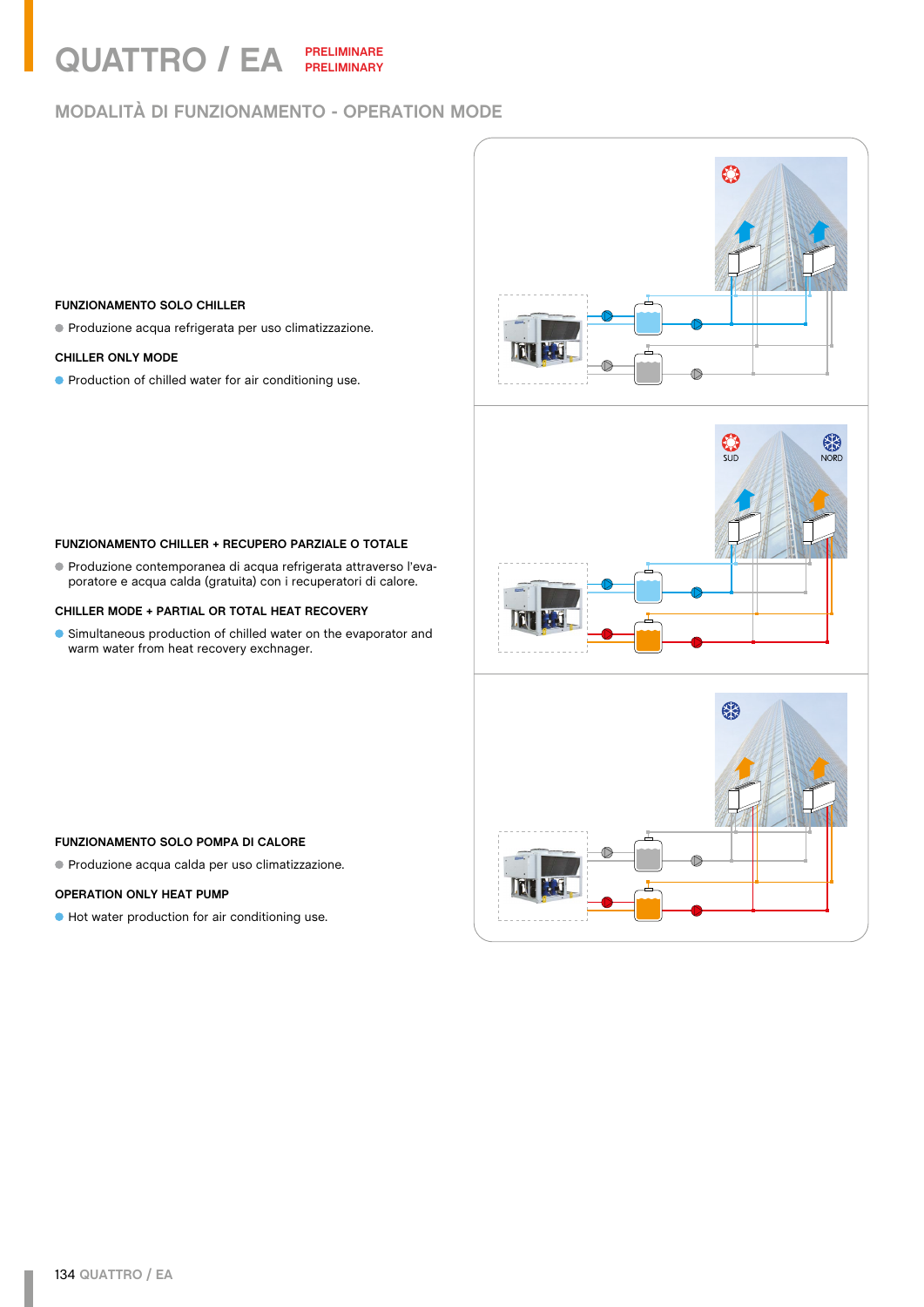

TER è l'unico indice ufficialmente riconosciuto da Eurovent per misurare le prestazioni di un'unità multifunzione mentre opera in modalità raffreddamento e riscaldamento simultanei.

Viene calcolato come rapporto tra la somma della potenza termica e frigorifera fornita all'impianto e la potenza elettrica assorbita. Il TER raggiunge il suo valore massimo quando i due carichi opposti sono completamente bilanciati.

Più bilanciati sono i carichi dell'impianto, maggiore è il TER.

## **LIMITI DI FUNZIONAMENTO MAGGIORATI**

I sistemi polivalenti rappresentano la soluzione più performante con bassi costi di esercizio, sia sotto il profilo della semplicità impiantistica che del risparmio energetico, grazie al recupero totale di energia.

### **INCREASED OPERATING LIMITS**

The multifunctional systems are the most powerful solution with low operating costs, both in terms of plant simplicity that the energy saving due to the total energy recovery.



#### **Formula di calcolo del TER - Equation for TER calculation**



TER is the unique index officially recognised by Eurovent for measuring the performance of a multi-functional unit while it is working in simultaneous cooling and heating mode.

It is calculated as the ratio between the sum of the heating and cooling capacity supplied to the plant and electrical power input. The TER reaches its maximum value when the two opposite loads are completely balanced.

The more balanced are the plant loads, the higher is the TER.



**Thermocold Adaptive Refrigerant System™** Una tecnologia proprietaria, che ottimizza automaticamente carica di refrigerante e sottoraffreddamento in ogni modalità di funzionamento e temperatura variabile condizioni, offrendo prestazioni aggiuntive e guadagni di efficienza.

#### **Thermocold Adaptive Refrigerant System™**

A proprietary technology, which automatically optimizes refrigerant charge and sub-cooling in each operating mode and varying temperature conditions, delivering additional performance and efficiency gains.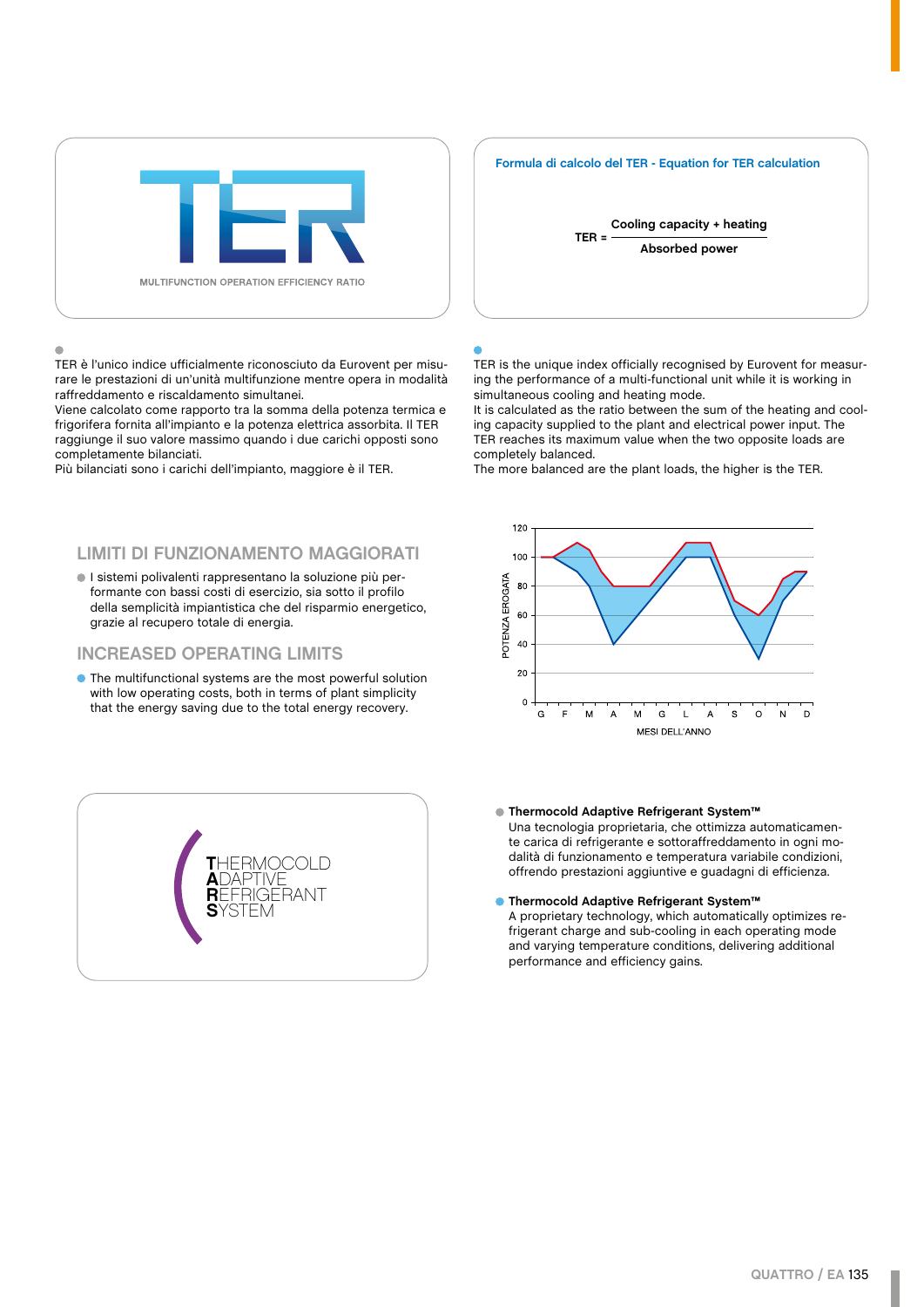## QUATTRO / EA **PRELIMINARE PRELIMINARY**

# **DATI TECNICI GENERALI - GENERAL TECHNICAL DATA QUATTRO**

| Mod.                                    | Vers.                                   |                                                        | 2135 Z         | 2145 Z         | 2155 Z         | 2185 Z         | 2205Z          | 2245 Z         | 2255 Z         | 2275 Z         | 2300 Z         | 2320 Z         |
|-----------------------------------------|-----------------------------------------|--------------------------------------------------------|----------------|----------------|----------------|----------------|----------------|----------------|----------------|----------------|----------------|----------------|
| Refrigerazione - Cooling <sup>(1)</sup> |                                         |                                                        |                |                |                |                |                |                |                |                |                |                |
| <b>CC</b>                               | <b>MA</b>                               | kW                                                     | 134            | 144            | 154            | 181            | 203            | 242            | 252            | 271            | 295            | 316            |
| P                                       |                                         | kW                                                     | 43             | 47             | 51             | 63             | 74             | 74             | 78             | 86             | 100            | 115            |
| <b>EER</b>                              |                                         |                                                        | 3,16           | 3,07           | 2,99           | 2,89           | 2,75           | 3,28           | 3,24           | 3,15           | 2,95           | 2,76           |
|                                         | Riscaldamento - Heating <sup>(2)</sup>  |                                                        |                |                |                |                |                |                |                |                |                |                |
| HC                                      | <b>MA</b>                               | kW                                                     | 141            | 153            | 165            | 191            | 216            | 251            | 263            | 287            | 318            | 347            |
| PI                                      |                                         | kW                                                     | 43             | 47             | 51             | 58             | 66             | 70             | 74             | 80             | 90             | 101            |
| <b>COP</b>                              |                                         |                                                        | 3,26           | 3,26           | 3,26           | 3,29           | 3,27           | 3,58           | 3,58           | 3,59           | 3,52           | 3,44           |
|                                         |                                         | Refrigerazione + Riscaldamento - Cooling + Heating (3) |                |                |                |                |                |                |                |                |                |                |
| <b>CC</b>                               | <b>MA</b>                               | kW                                                     | 135            | 146            | 156            | 191            | 218            | 247            | 258            | 281            | 309            | 335            |
| HC                                      | <b>MA</b>                               | kW                                                     | 173            | 188            | 202            | 245            | 280            | 309            | 324            | 354            | 392            | 429            |
| PI                                      |                                         | kW                                                     | 39             | 43             | 47             | 55             | 64             | 65             | 68             | 75             | 85             | 96             |
| TER                                     |                                         |                                                        | 7,84           | 7,70           | 7,57           | 7,90           | 7,76           | 8,58           | 8,53           | 8,49           | 8,20           | 7,93           |
|                                         | Refrigerazione - Cooling <sup>(4)</sup> |                                                        |                |                |                |                |                |                |                |                |                |                |
| P rated,c                               |                                         | kW                                                     | 134            | 144            | 154            | 182            | 203            | 240            | 249            | 268            | 298            | 320            |
| $  \eta$ s,c                            |                                         | $\%$                                                   | 164            | 164            | 158            | 165            | 159            | 172            | 174            | 169            | 168            | 162            |
| <b>SEER</b>                             |                                         |                                                        | 4,18           | 4,12           | 4,02           | 4,21           | 4,05           | 4,38           | 4,41           | 4,29           | 4,29           | 4,12           |
|                                         | Riscaldamento - Heating (5)             |                                                        |                |                |                |                |                |                |                |                |                |                |
| P rated,h                               |                                         | kW                                                     | 126            | 131            | 137            | 159            | 172            | 224            | 234            | 238            | 264            | 277            |
| $ $ ŋs,h                                |                                         | %                                                      | 132            | 134            | 134            | 139            | 139            | 138            | 140            | 141            | 142            | 142            |
| SCOP                                    |                                         |                                                        | 3,38           | 3,44           | 3,43           | 3,54           | 3,55           | 3,52           | 3,56           | 3,60           | 3,62           | 3,61           |
| EC                                      |                                         |                                                        |                |                |                |                |                |                |                |                |                |                |
| <b>RCN</b>                              |                                         | n                                                      | $\overline{2}$ | $\overline{2}$ | $\overline{2}$ | $\overline{2}$ | $\overline{2}$ | $\overline{2}$ | $\overline{2}$ | $\overline{2}$ | $\overline{2}$ | $\overline{2}$ |
| ∣CN                                     |                                         | n                                                      | 4              | 4              | 4              | 4              | 4              | 4              | 4              | 4              | 4              | 4              |
| Iст                                     |                                         |                                                        |                |                |                |                |                | Scroll         |                |                |                |                |
| <b>SPWL</b>                             |                                         | dB(A)                                                  | 90             | 90             | 91             | 92             | 92             | 93             | 93             | 93             | 96             | 97             |
| <b>SPL</b>                              |                                         | dB(A)                                                  | 58             | 58             | 59             | 60             | 60             | 61             | 61             | 61             | 64             | 65             |
| <b>SPWL</b>                             | LN                                      | dB(A)                                                  | 89             | 89             | 90             | 91             | 91             | 92             | 92             | 92             | 94             | 95             |
| <b>SPL</b>                              | LN                                      | dB(A)                                                  | 57             | 57             | 58             | 59             | 59             | 60             | 60             | 60             | 62             | 63             |
| <b>SPWL</b>                             | <b>SL</b>                               | dB(A)                                                  | 88             | 88             | 89             | 90             | 90             | 91             | 91             | 91             | 92             | 93             |
| <b>SPL</b>                              | <b>SL</b>                               | dB(A)                                                  | 56             | 56             | 57             | 58             | 58             | 59             | 59             | 59             | 60             | 61             |
| <b>EPS</b>                              |                                         | V/Ph/Hz                                                |                |                |                |                |                | $400/3 + n/50$ |                |                |                |                |

 $(1)$  Temperatura esterna 35°; temperatura acqua evaporatore 12/7°C. Dati secondo la nornemperatura esterna 35 , temperatura acqua evaporatore 12/7 C. Dati secondo la non-<br>mativa EN 14511.<br>Temperatura esterna 7°C - 90% U.R.; temperatura acqua condensatore 40/45°C. Dati

- 
- <sup>(2)</sup> Temperatura esterna 7°C 90% U.R.; temperatura acqua condensatore 40/45°C. Dati<br>secondo la normativa EN 14511.<br>Acqua condensatore in/out 40/45°C; acqua evaporatore in/out 12/7°C. Dati secondo la<br>normativa EN 14511.
- (4) Classificazione Ecodesign dei chiller per la climatizzazione d'ambiente applicazione fan coil. ηs,c/SEER, come definite nella direttiva 2009/125/CE del Parlamento europeo e del Consiglio in merito alle specifiche per la progettazione ecocompatibile dei chiller<br>per la climatizzazione d'ambiente aventi una capacità nominale di raffrescamento non<br>superiore a 2 MW - REGOLAMENTO (UE) 2016/2281 d
- Classificazione Ecodesign in condizioni di bassa temperatura. Temperatura esterna: 7°C<br>a bulbo secco/6°C a bulbo umido e temperatura acqua calda ingresso/uscita: 30°C/35°C.<br>ns, h / SCOP, come definite nella diretiva 2009/
- 
- CC Potenza frigorifera<br>
HC Potenza termica<br>
PI Potenza assorbita Potenza termica
- 
- 
- PI Potenza assorbita totale<br>
EER EER totale al 100%<br>
COP COP totale al 100%<br>
TER Coefficiente di efficienza EER EER totale al 100%<br>COP COP totale al 100%<br>TER Coefficiente di efficienza in modalita multifunzione
- P rated Potenza nominale
- 1 Taco Fortuna nominato<br>ηs,c Efficienza energetica stagionale in raffrescamento<br>SEER EER Stagionale
- SEER EER Stagionale ηs,h Efficienza energetica stagionale in riscaldamento SCOP COP Stagionale
- 
- 
- EC Classe di efficienza Energetica<br>
RCN Numero circuiti refrigeranti<br>
CN Numero compressori<br>
CT Tipo compressori Numero circuiti refrigeranti
- Numero compressori
- CT Tipo compressori<br>SPL Livello pressione
- SPL Livello pressione sonora (calcolato secondo ISO 3744 a 10 m di distanza dall'unita) SPWL Livello potenza sonora secondo la ISO 9614
- EPS Alimentazione elettrica standard

**DATI TECNICI PRELIMINARI: i dati non sono impegnativi. Thermocold si riserva di apportare le modifiche ritenute opportune senza darne avviso.**

- $(1)$  Outdoor temperature 35°C; evaporator water temperature 12/7°C. Technical data in accordance to EN 14511
- <sup>(2)</sup> Outdoor temp. 7°C 90% R.H.; condenser water temp. 40/45°C. Technical data in accord-<br>ance to EN 14511
- <sup>(3)</sup> Condenser water in/out 40/45°C; evaporator water in/out 12/7°C. Technical data in ac-<br>cordance to EN 14511
- (4) Ecodesign rating for comfort chiller fan coil application. ηs,c/SEER as defined in Direc-tive 2009/125/EC of the European Parliament and of the Council with regard to Ecode-
- sign requirements for Comfort Chillers with 2000 kW maximum capacity COMMISSION<br>REGULATION (EU) N° 2016/2281 of 20 December 2016.<br>Ecodesign rating at low temperature conditions. Outdoor temperature: 7°C dry bulb/6°C<br>wet sign requirements for Space heaters and combination heaters with Prated < 400kW - COMMISSION REGULATION (EU) N° 813/2013 of 2 August 2013. CC Cooling capacity
- 
- HC Heating capacity PI Total power input EER Total EER 100% COP Total COP 100%
- 
- 
- 
- TER Multifunction operation efficiency ratio P rated Nominal capacity
- 
- Prated Nominal capacity<br>ns,c Seasonal cooling energy efficiency<br>SEER Seasonal EER
- SEER Seasonal EER<br>
ns,h Seasonal space<br>
SCOP Seasonal COP
- ηs,h Seasonal space heating energy efficiency SCOP Seasonal COP
- 
- SCOP Seasonal COP<br>EC Efficiency class<br>RCN Number of refrig
- Number of compressors
- 
- RCN Number of refrigerant circuits<br>CN Number of compressors<br>CT Type of compressors<br>SPL Pressure sound level (calcula CT Type of compressors<br>SPL Pressure sound level (calculated according to ISO 3744 at 10 mt distance from the unit) SPWL Power sound level according to ISO 9614<br>EPS Electrical power supply
- Electrical power supply

**TENTATIVE TECHNICAL DATA: data are not binding. Thermocold reserves the right to make necessary changes without notice.**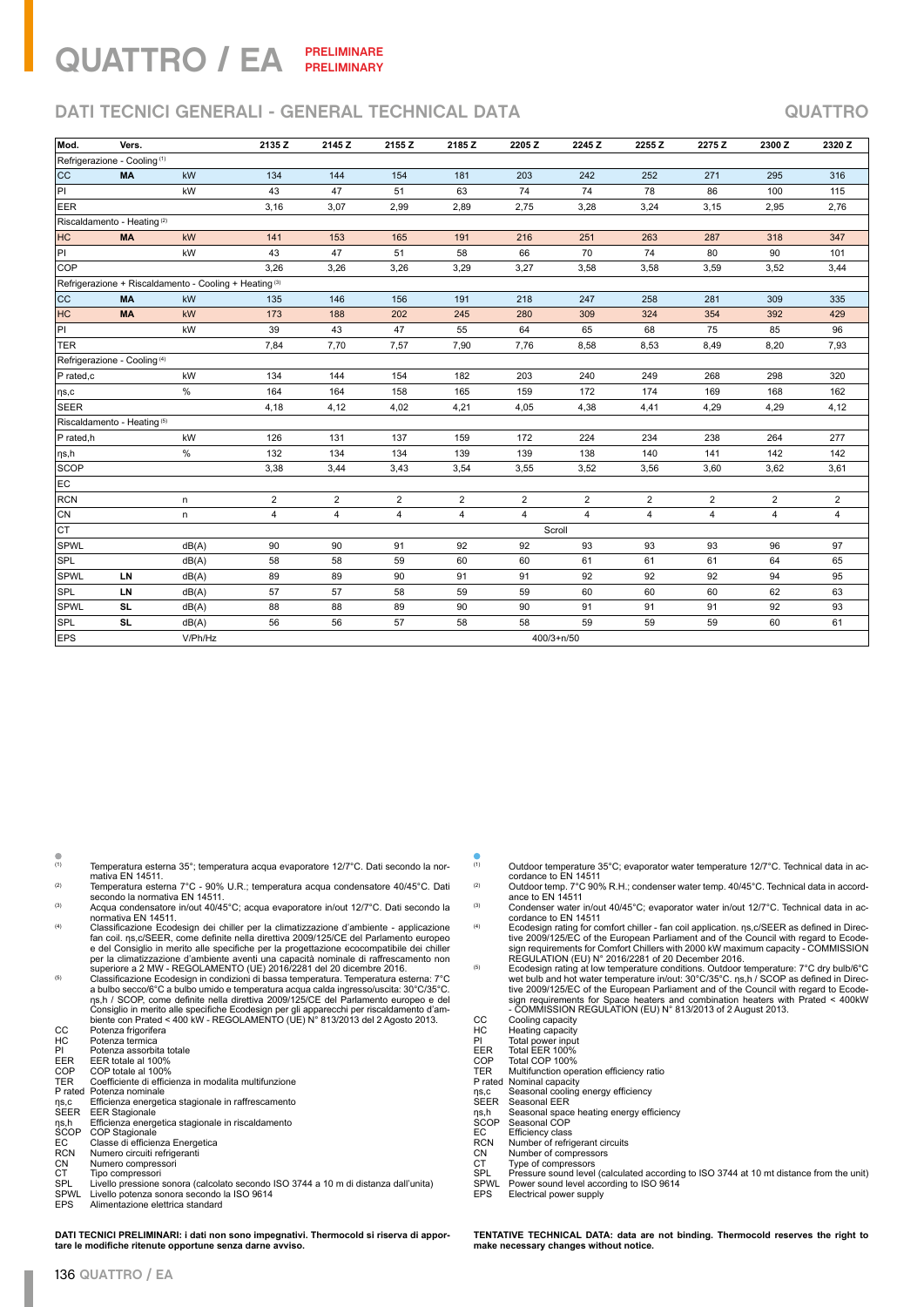# **DIMENSIONI E PESI - DIMENSIONS AND WEIGHTS QUATTRO**

| Mod.       | Vers. |    | 2135 Z | 2145 Z | 2155 Z | 2185 Z | 2205 Z | 2245 Z | 2255 Z | 2275 Z | 2300 Z | 2320 Z |
|------------|-------|----|--------|--------|--------|--------|--------|--------|--------|--------|--------|--------|
| ۱A         |       | mm | 2477   | 2477   | 2477   | 2477   | 2477   | 3432   | 3432   | 3432   | 3432   | 3432   |
| lВ         |       | mm | 2002   | 2002   | 2002   | 2002   | 2002   | 2244   | 2244   | 2244   | 2244   | 2244   |
| lc         |       | mm | 2408   | 2408   | 2408   | 2408   | 2408   | 2537   | 2537   | 2537   | 2537   | 2537   |
| lsw        |       | kg | 1505   | 1512   | 1520   | 1612   | 1689   | 2092   | 2095   | 2101   | 2239   | 2340   |
| <b>ISW</b> | LN    | kg | 1533   | 1540   | 1548   | 1640   | 1725   | 2128   | 2131   | 2137   | 2275   | 2376   |
|            | ISL   | kq | 1548   | 1555   | 1562   | 1650   | 1743   | 2140   | 2140   | 2142   | 2276   | 2376   |



SW peso di spedizione shipping weight +SW peso aggiuntivo extra weight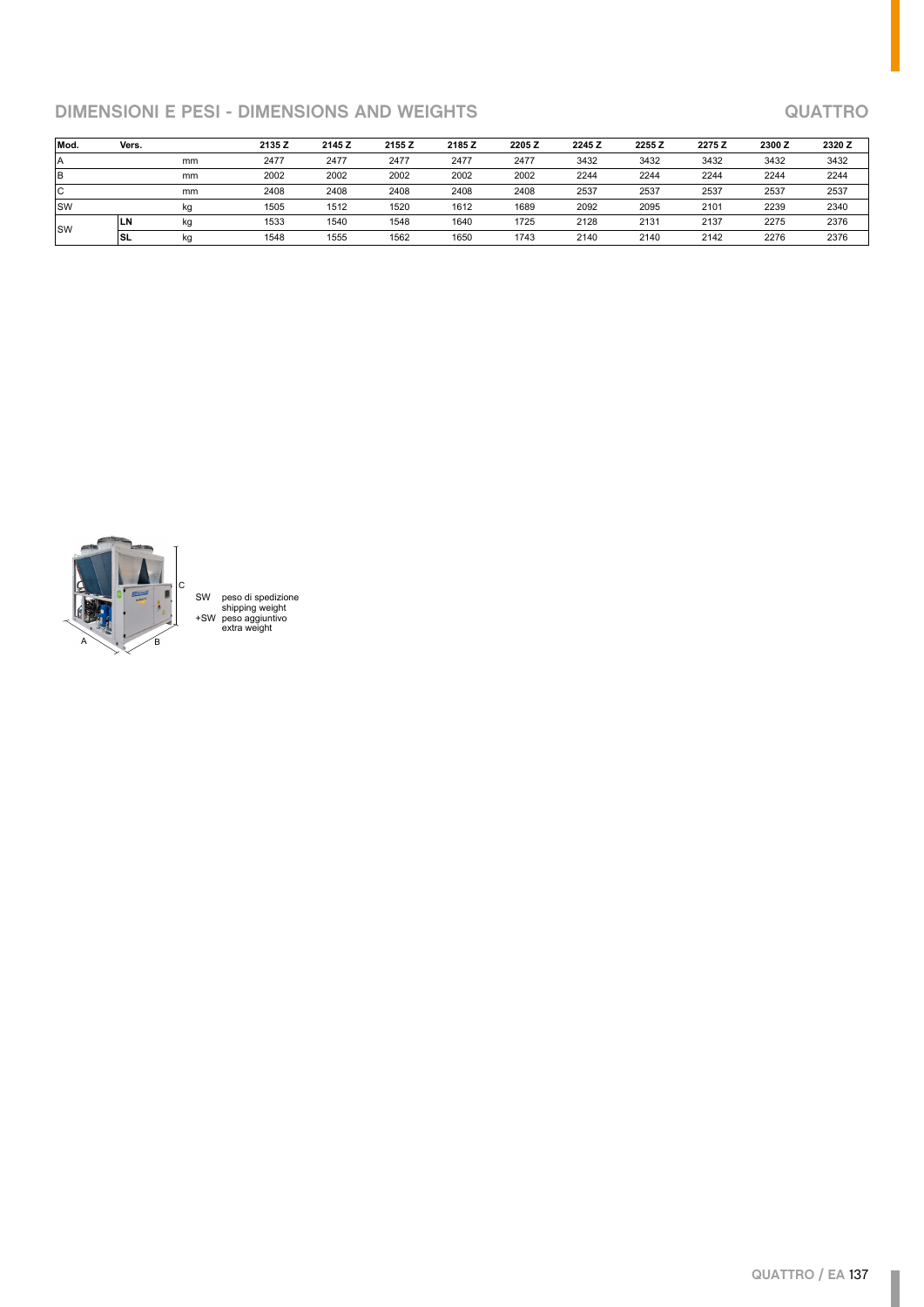## QUATTRO / EA **PRELIMINARE PRELIMINARY**

# **DATI TECNICI GENERALI - GENERAL TECHNICAL DATA QUATTRO EA**

| Mod.                                    | Vers.                                   |                                                                   | 2135 Z         | 2145 Z                  | 2155 Z         | 2185 Z         | 2205Z          | 2245 Z         | 2255 Z         | 2275 Z         | 2300 Z         | 2320 Z         |
|-----------------------------------------|-----------------------------------------|-------------------------------------------------------------------|----------------|-------------------------|----------------|----------------|----------------|----------------|----------------|----------------|----------------|----------------|
| Refrigerazione - Cooling <sup>(1)</sup> |                                         |                                                                   |                |                         |                |                |                |                |                |                |                |                |
| <b>CC</b>                               | <b>MA</b>                               | kW                                                                | 137            | 147                     | 157            | 185            | 208            | 244            | 254            | 274            | 297            | 319            |
| PI                                      |                                         | kW                                                                | 43             | 47                      | 52             | 63             | 74             | 74             | 78             | 86             | 99             | 114            |
| EER                                     |                                         |                                                                   | 3,20           | 3,12                    | 3,03           | 2,96           | 2,82           | 3,30           | 3,27           | 3,19           | 2,99           | 2,81           |
|                                         | Riscaldamento - Heating <sup>(2)</sup>  |                                                                   |                |                         |                |                |                |                |                |                |                |                |
| HC                                      | <b>MA</b>                               | kW                                                                | 144            | 157                     | 168            | 195            | 221            | 253            | 265            | 289            | 320            | 349            |
| PI                                      |                                         | kW                                                                | 44             | 48                      | 51             | 59             | 67             | 71             | 75             | 81             | 91             | 102            |
| <b>COP</b>                              |                                         |                                                                   | 3,27           | 3,27                    | 3,27           | 3,31           | 3,29           | 3,55           | 3,56           | 3,56           | 3,50           | 3,43           |
|                                         |                                         | Refrigerazione + Riscaldamento - Cooling + Heating <sup>(3)</sup> |                |                         |                |                |                |                |                |                |                |                |
| <b>CC</b>                               | <b>MA</b>                               | kW                                                                | 137            | 147                     | 158            | 193            | 220            | 246            | 257            | 281            | 309            | 335            |
| HC                                      | <b>MA</b>                               | kW                                                                | 175            | 189                     | 204            | 247            | 283            | 309            | 324            | 354            | 392            | 429            |
| PI                                      |                                         | kW                                                                | 39             | 43                      | 47             | 55             | 65             | 65             | 68             | 75             | 86             | 97             |
| TER                                     |                                         |                                                                   | 7,90           | 7,76                    | 7,62           | 7,95           | 7,81           | 8,57           | 8,52           | 8,48           | 8,18           | 7,91           |
|                                         | Refrigerazione - Cooling <sup>(4)</sup> |                                                                   |                |                         |                |                |                |                |                |                |                |                |
| P rated,c                               |                                         | kW                                                                | 135            | 145                     | 155            | 183            | 206            | 242            | 251            | 271            | 300            | 323            |
| $ $ ns,c                                |                                         | $\%$                                                              | 166            | 164                     | 159            | 159            | 159            | 173            | 174            | 168            | 169            | 161            |
| <b>SEER</b>                             |                                         |                                                                   | 4,23           | 4,19                    | 4,04           | 4,06           | 4,04           | 4,39           | 4,43           | 4,27           | 4,30           | 4,10           |
|                                         | Riscaldamento - Heating <sup>(5)</sup>  |                                                                   |                |                         |                |                |                |                |                |                |                |                |
| P rated,h                               |                                         | kW                                                                | 126            | 129                     | 138            | 160            | 174            | 225            | 236            | 239            | 266            | 279            |
| $ $ ŋs,h                                |                                         | $\%$                                                              | 129            | 129                     | 131            | 135            | 137            | 135            | 136            | 138            | 139            | 139            |
| <b>SCOP</b>                             |                                         |                                                                   | 3,29           | 3,30                    | 3,35           | 3,45           | 3,49           | 3,44           | 3,48           | 3,52           | 3,56           | 3,55           |
| EC                                      |                                         |                                                                   |                |                         |                |                |                |                |                |                |                |                |
| <b>RCN</b>                              |                                         | n                                                                 | $\overline{2}$ | $\overline{\mathbf{c}}$ | 2              | $\overline{2}$ | $\overline{2}$ | $\overline{2}$ | $\overline{2}$ | $\overline{2}$ | $\overline{2}$ | $\overline{2}$ |
| CN                                      |                                         | n                                                                 | $\overline{4}$ | 4                       | $\overline{4}$ | $\overline{4}$ | $\overline{4}$ | $\overline{4}$ | $\overline{4}$ | $\overline{4}$ | $\overline{4}$ | 4              |
| CT                                      |                                         |                                                                   |                |                         |                |                |                | Scroll         |                |                |                |                |
| <b>SPWL</b>                             |                                         | dB(A)                                                             | 89             | 89                      | 90             | 91             | 91             | 92             | 92             | 92             | 95             | 96             |
| <b>SPL</b>                              |                                         | dB(A)                                                             | 57             | 57                      | 58             | 59             | 59             | 60             | 60             | 60             | 63             | 64             |
| <b>SPWL</b>                             | LN                                      | dB(A)                                                             | 88             | 88                      | 89             | 90             | 90             | 91             | 91             | 91             | 93             | 94             |
| <b>SPL</b>                              | LN                                      | dB(A)                                                             | 56             | 56                      | 57             | 58             | 58             | 59             | 59             | 59             | 61             | 62             |
| <b>SPWL</b>                             | <b>SL</b>                               | dB(A)                                                             | 87             | 87                      | 88             | 89             | 89             | 90             | 90             | 90             | 91             | 92             |
| <b>SPL</b>                              | <b>SL</b>                               | dB(A)                                                             | 55             | 55                      | 56             | 57             | 57             | 58             | 58             | 58             | 59             | 60             |
| <b>EPS</b>                              |                                         | V/Ph/Hz                                                           |                |                         |                |                |                | $400/3 + n/50$ |                |                |                |                |

 $(1)$  Temperatura esterna 35°; temperatura acqua evaporatore 12/7°C. Dati secondo la nornemperatura esterna 35 , temperatura acqua evaporatore 12/7 C. Dati secondo la non-<br>mativa EN 14511.<br>Temperatura esterna 7°C - 90% U.R.; temperatura acqua condensatore 40/45°C. Dati

- 
- <sup>(2)</sup> Temperatura esterna 7°C 90% U.R.; temperatura acqua condensatore 40/45°C. Dati<br>secondo la normativa EN 14511.<br>Acqua condensatore in/out 40/45°C; acqua evaporatore in/out 12/7°C. Dati secondo la<br>normativa EN 14511.
- (4) Classificazione Ecodesign dei chiller per la climatizzazione d'ambiente applicazione fan coil. ηs,c/SEER, come definite nella direttiva 2009/125/CE del Parlamento europeo e del Consiglio in merito alle specifiche per la progettazione ecocompatibile dei chiller<br>per la climatizzazione d'ambiente aventi una capacità nominale di raffrescamento non<br>superiore a 2 MW - REGOLAMENTO (UE) 2016/2281 d
- Classificazione Ecodesign in condizioni di bassa temperatura. Temperatura esterna: 7°C<br>a bulbo secco/6°C a bulbo umido e temperatura acqua calda ingresso/uscita: 30°C/35°C.<br>ns, h / SCOP, come definite nella diretiva 2009/
- 
- CC Potenza frigorifera<br>
HC Potenza termica<br>
PI Potenza assorbita Potenza termica
- 
- 
- PI Potenza assorbita totale<br>
EER EER totale al 100%<br>
COP COP totale al 100%<br>
TER Coefficiente di efficienza EER EER totale al 100%<br>COP COP totale al 100%<br>TER Coefficiente di efficienza in modalita multifunzione
- P rated Potenza nominale
- 1 Taco Fortuna nominato<br>ηs,c Efficienza energetica stagionale in raffrescamento<br>SEER EER Stagionale
- 
- SEER EER Stagionale ηs,h Efficienza energetica stagionale in riscaldamento SCOP COP Stagionale
- 
- 
- EC Classe di efficienza Energetica<br>
RCN Numero circuiti refrigeranti<br>
CN Numero compressori<br>
CT Tipo compressori Numero circuiti refrigeranti Numero compressori
- CT Tipo compressori<br>SPL Livello pressione
- SPL Livello pressione sonora (calcolato secondo ISO 3744 a 10 m di distanza dall'unita) SPWL Livello potenza sonora secondo la ISO 9614
- EPS Alimentazione elettrica standard
- 

**DATI TECNICI PRELIMINARI: i dati non sono impegnativi. Thermocold si riserva di apportare le modifiche ritenute opportune senza darne avviso.**

- $(1)$  Outdoor temperature 35°C; evaporator water temperature 12/7°C. Technical data in accordance to EN 14511
- <sup>(2)</sup> Outdoor temp. 7°C 90% R.H.; condenser water temp. 40/45°C. Technical data in accord-<br>ance to EN 14511
- <sup>(3)</sup> Condenser water in/out 40/45°C; evaporator water in/out 12/7°C. Technical data in ac-<br>cordance to EN 14511
- (4) Ecodesign rating for comfort chiller fan coil application. ηs,c/SEER as defined in Direc-tive 2009/125/EC of the European Parliament and of the Council with regard to Ecode-
- sign requirements for Comfort Chillers with 2000 kW maximum capacity COMMISSION<br>REGULATION (EU) N° 2016/2281 of 20 December 2016.<br>Ecodesign rating at low temperature conditions. Outdoor temperature: 7°C dry bulb/6°C<br>wet sign requirements for Space heaters and combination heaters with Prated < 400kW - COMMISSION REGULATION (EU) N° 813/2013 of 2 August 2013. CC Cooling capacity
- 
- HC Heating capacity PI Total power input EER Total EER 100% COP Total COP 100%
- 
- 
- 
- TER Multifunction operation efficiency ratio P rated Nominal capacity
- 
- Prated Nominal capacity<br>ns,c Seasonal cooling energy efficiency<br>SEER Seasonal EER
- SEER Seasonal EER<br>
ns,h Seasonal space<br>
SCOP Seasonal COP
- ηs,h Seasonal space heating energy efficiency SCOP Seasonal COP
- 
- SCOP Seasonal COP<br>EC Efficiency class<br>RCN Number of refrig
- Number of compressors
- 
- RCN Number of refrigerant circuits<br>CN Number of compressors<br>CT Type of compressors<br>SPL Pressure sound level (calcula CT Type of compressors<br>SPL Pressure sound level (calculated according to ISO 3744 at 10 mt distance from the unit) SPWL Power sound level according to ISO 9614<br>EPS Electrical power supply
- Electrical power supply

**TENTATIVE TECHNICAL DATA: data are not binding. Thermocold reserves the right to make necessary changes without notice.**